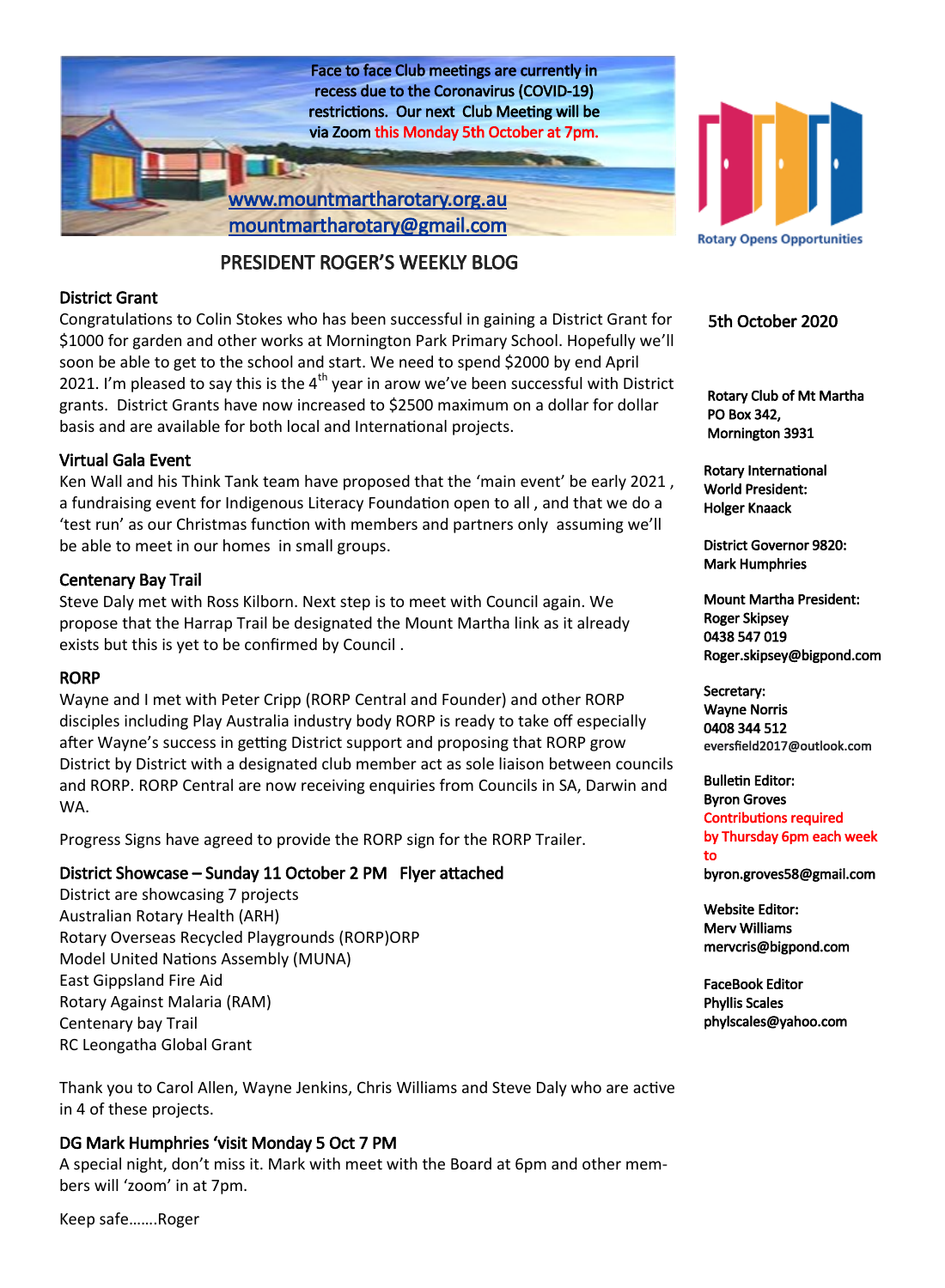

### My Life in Coronavirus World - Gordon Morriss

This year has been an interesting one with COVID19 and being in lockdown twice. One thing Heather and I have been grateful for, is that if we had to be in lockdown anywhere, Mornington is the place to be. We are so thankful to have the coastal walking track opposite our house and we enjoy taking our Bernese Mountain Dog, Benny for his daily walk along it. Being a large (57kg) and good looking dog, Benny attracts many admirers, who we now call 'the Benny Fan Club'. This leads to the walk becoming fairly slow and long but filled with people stopping to pat him and have a conversation. The friendliness of the people we meet along the track has become even more prevalent during COVID and it makes our walks a very enjoyable part of the day.

Another thing we appreciate about living here, are our wonderful caring neighbours, who continually check on each other to ensure we are all okay. This takes many forms like text messages, phone calls, swapping jigsaw puzzles or leaving baked goods on the doorstep.

Thankfully, our family has not been affected health wise by the virus itself but we have seen how tragic its outcome can be on people. Our neighbour's family tragically lost both a Grandmother and Grandfather within 32hrs of each other due to COVID, which is a shocking experience for any family to endure. To us it was a very sombre reminder of why we have to isolate and the importance of the restrictions.

As a couple we are very fortunate during this time to be at the stage of life we are at. Being retired and not having to worry about keeping a business afloat, having grown up children, who thankfully have remained fully employed and well. We take our hats off to young families who through this time have had to not only work from home but also have had to home school their children. The stress of that must at times be immense.

For us, some of the issues we have had to deal with are, not being able to catch up with our daughters and their partners, as they live well outside the 5km zone and also, the postponement, twice, of our youngest daughter's wedding, which will now hopefully occur late next year.

But thankfully with today's technology, we've been able to maintain visual contact with them and our friends through many video calls.

We have commented many times to each other, that we are lucky that this lockdown situation didn't happen 20 years ago when we didn't have this type of technology.

I resonate entirely with Ken Wall's comments, in regard to the 'To Do List' that wives seem to create. Heather has always had a such a list and my response to this has always been, 'I'll do that when I have time.' Unfortunately, with COVID, Heather keeps telling me that now I have Time!

Although, I wouldn't admit this to Heather, these projects have actually helped the days go by and have been great home improvements.

Speaking of Heather, I cannot think of another person I would want to spend isolation with. We have been together for 42 years and celebrated our 40th Wedding Anniversary during lockdown. This COVID experience has proven to me the strength of our relationship and how we continually support and love each other. Heather's gift to me for our Anniversary was a framed quote which is so true in today's world.

'It's not the Journey or the Destination, it's who you are Travelling with.'

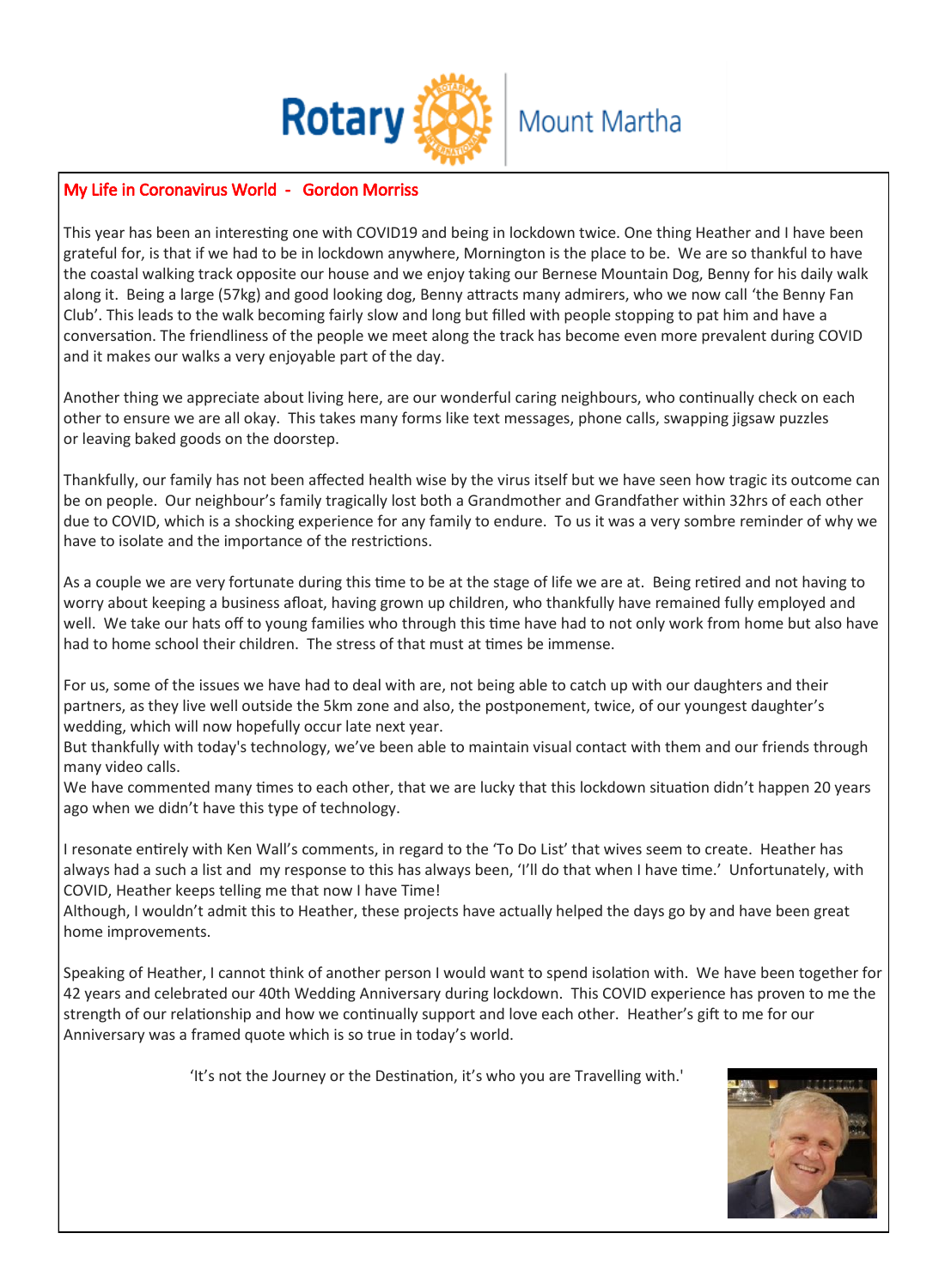

# Club & other meetings (via Zoom in this present COVID-19 climate).

### OCTOBER IS COMMUNITY ECONOMIC DEVELOPMENT MONTH

| Mon 5 Oct                                        | RCMM Club Meeting via Zoom visit with District Governor, Mark Humphries |
|--------------------------------------------------|-------------------------------------------------------------------------|
| Mon 12 Oct                                       | RCMM Committee meetings via Zoom                                        |
| Mon 19 Oct                                       | RCMM Club Meeting via Zoom (further details to be advised)              |
| Mon 26 Oct                                       | RCMM Board Meeting via ZOOM - NO CLUB MEETING                           |
| <b>NOVEMBER IS ROTARY FOUNDATION MONTH</b>       |                                                                         |
| Mon 2 Nov                                        | RCMM Club Meeting via Zoom (further details to be advised)              |
| Mon 9 Nov                                        | RCMM Committee meetings via Zoom                                        |
| Mon 16 Nov                                       | RCMM Club Meeting via Zoom (further details to be advised)              |
| Mon 23Nov                                        | RCMM Board Meeting via ZOOM - NO CLUB MEETING                           |
| Mon 30 Nov                                       | 5th Monday - NO CLUB MEETING                                            |
| DECEMBER IS DISEASE PREVENTION & TREATMENT MONTH |                                                                         |
| Mon 7 Dec                                        | RCMM Club Meeting via Zoom (further details to be advised)              |
| Mon 14 Dec                                       | RCMM Committee meetings via Zoom                                        |
| Mon 21 Dec                                       | RCMM Christmas Party via Zoom (further details to be advised)           |

# OUR COMMUNITY & CLUB SUPPORTERS, TO WHOM WE ARE VERY GRATEFUL





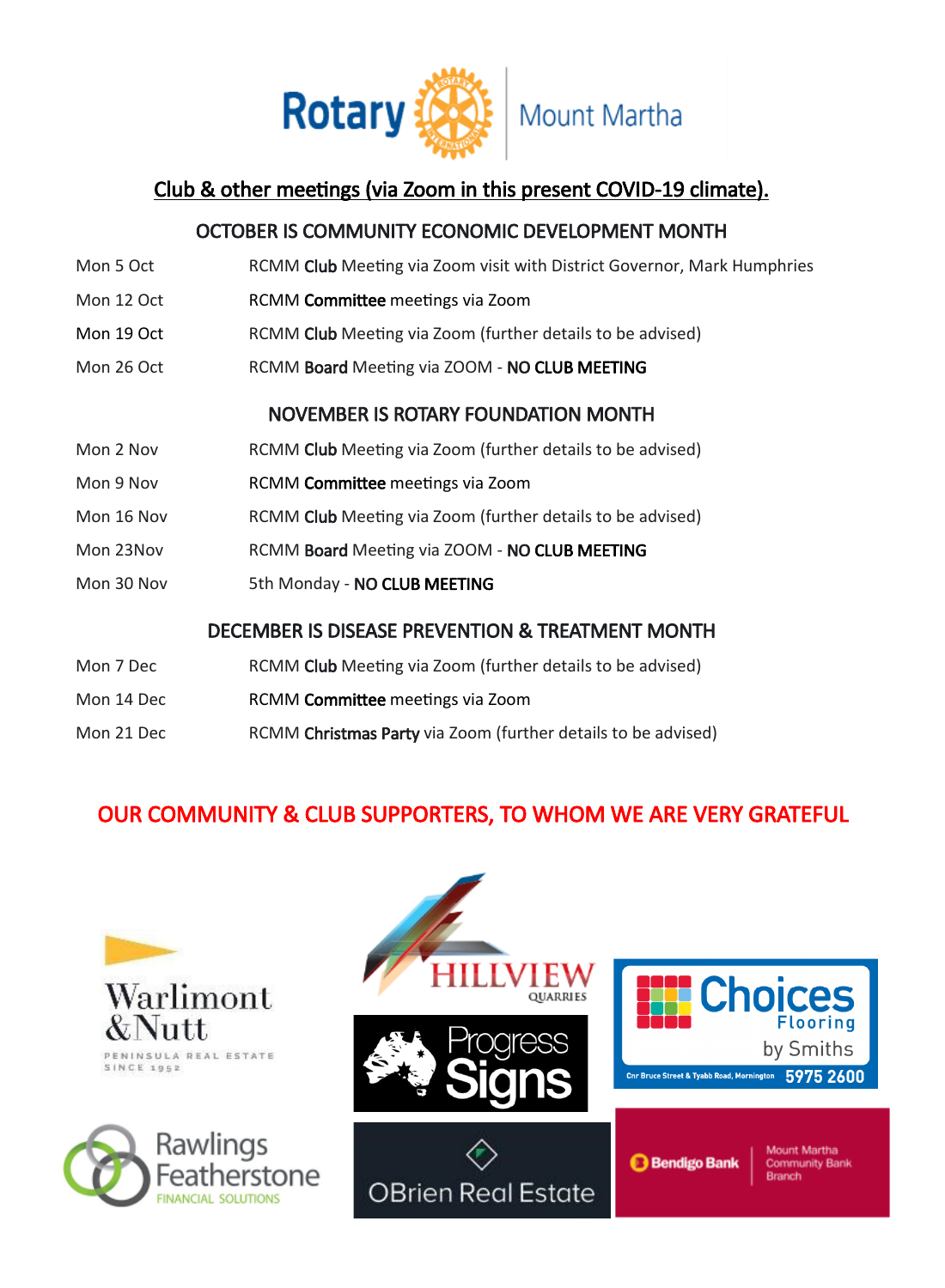

# **Rotary District 9820**

# Diet and Mental **Health**

# **LIFT THE LID AFTERNOON TEA WITH PROF FELICE JACKA**

A 700m webinar on her research on diet and mental health.

Professor Jacka has pioneered and led a highly innovative program of international research that examines how individuals' diets interact with the risk for mental health problems. Prof will do a presentation on her research and will invite questions.

Join us as an individual, small group or a club for this wonderful opportunity to hear a world renowned speaker whose career is dedicated to mental health.

> Sat October 10 3:00 PM to 4:00 PM





**Zoom Webinar** https://us02web.zoom.us/webi nar/register/WN 7-YiXDvES-K6MAuERa5iVg

**Donate to ARH** https://australianrotaryhealth.o rg.au/support-us/quickdonation-form/



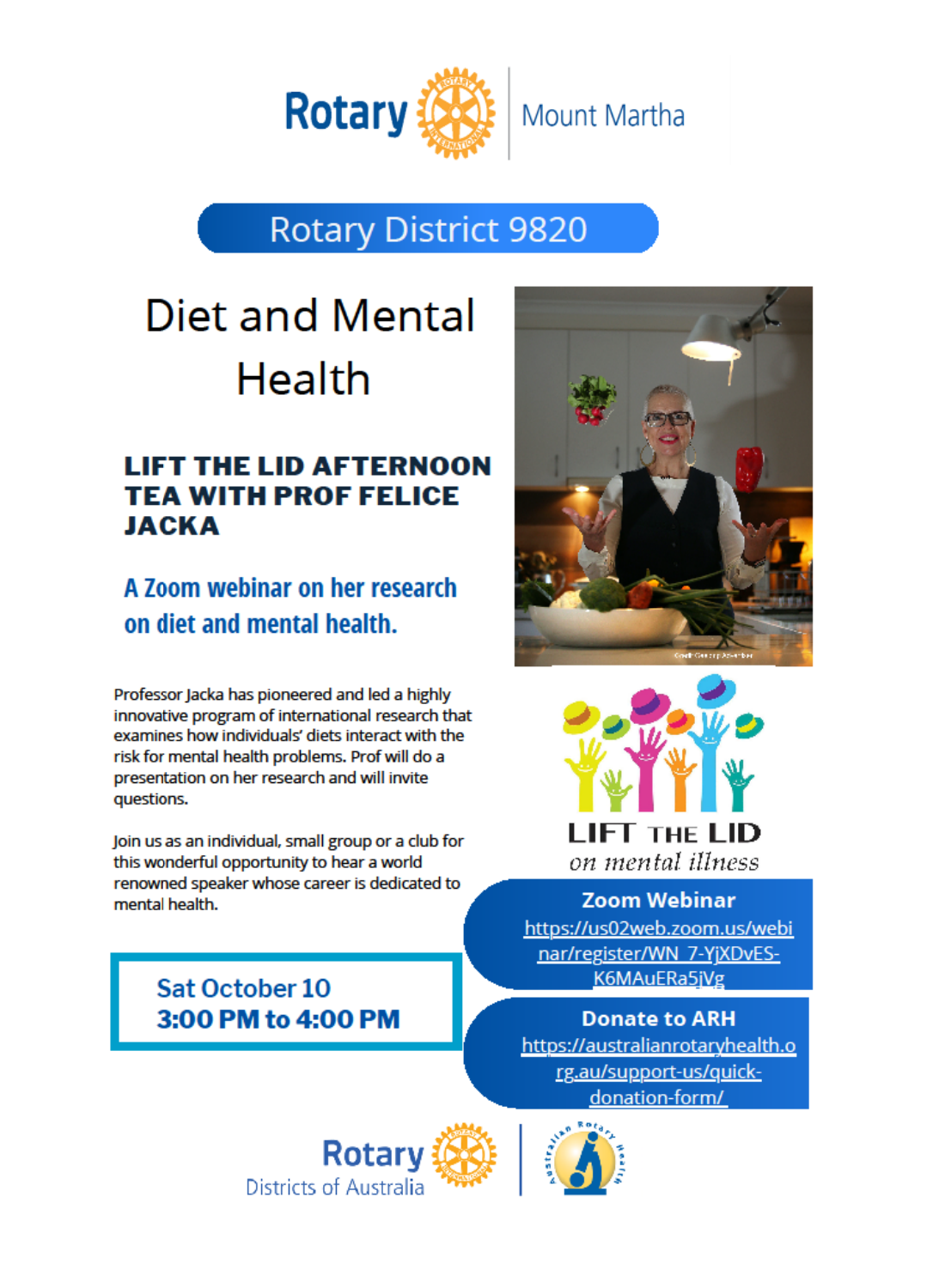



District Governor Mark Humphries is hosting the first

# **Rotary District 9820 Showcase**

Sunday 11th October 2020 at 2.00 pm (via zoom)

The event will highlight some of the great projects happening in our district

Presenters will speak for about 10 minutes on each of the following topics:

- ◆ Australian Rotary Health (ARH)
- ◆ Rotary Overseas Recycled Playgrounds (RORP)
- Model United Nations Assembly (MUNA)
- ↓ East Gippsland Fire Aid
- ◆ Rotarians Against Malaria (RAM)
- ◆ Centenary Bay Trail
- ↓ Rotary Club of Leongatha Global Grant

So come along (while staying at home) and join in via zoom to hear about some great things happening in our District.

Zoom link for District 9820 Showcase: https://us02web.zoom.us/j/84382777725?pwd=Uk1pZG40Z00xbEZPSjArRWppUE9sQT09

Zoom Meeting Passcode: 878201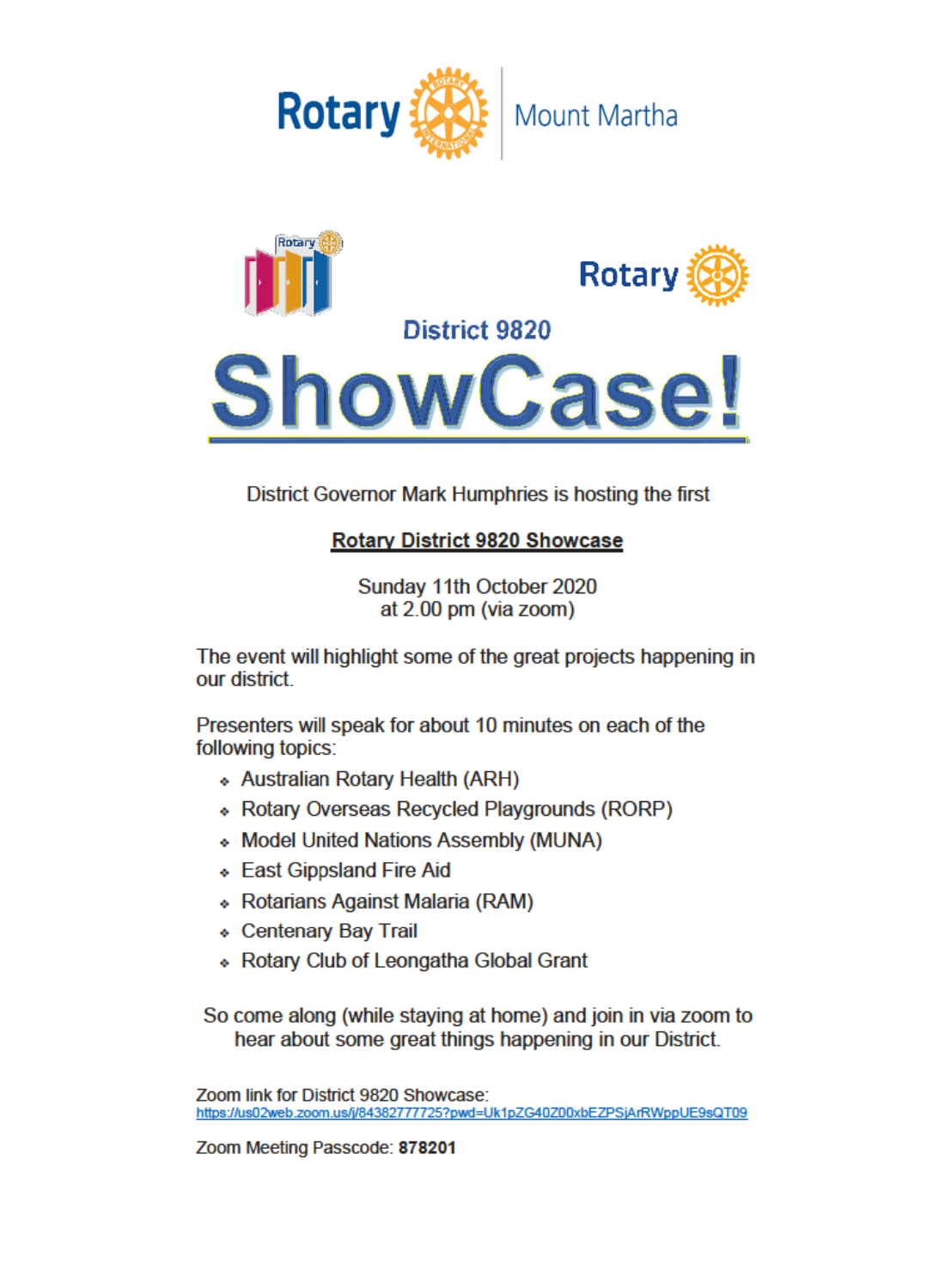



# Mount Martha House Community Garden is getting ready to open

Where: in the grounds of the Caretaker's Cottage at Mount Martha House **Community Centre.** 

Who: open to everyone. All plots are communal. We have many community partners. We are open 24/7.

Why: to encourage locals to learn, showcase ideas, connect.

How: with your help. There is a role for everyone.

Now we have all approvals to go ahead we need your help to get this off the ground. You will work with a friendly team of experienced gardeners & gardening newbies. It's a great opportunity to bring your creativity to this exciting new project for Mount Martha.

Can you spare a couple of hours a week or month?

Do you have any of these skills:

- ordering & phone calls
- . take meeting notes & other admin
- · grant applications & fundraising
- · attend site for deliveries
- · social media, website & communications
- $e$  events
- . handy person skills
- . wheelbarrowing wizardry
- · gardening know-how
- seed propagation & collection

While restrictions are in play we can meet via phone, zoom or email.

No previous gardening experience needed as you will learn all that along the way as part of a very experienced team. Please get in touch soon.

# We kindly ask for donations of THINGS:

Raid your garages & sheds. Ask your neighbours. Please put aside your excess & old garden tools & equipment. We need all supplies too - blood & bone, potting mix, seed-raising mix, compost, manures, mulch...anything garden related. Do you have a spare worm farm, garden hose, compost bin, bin with lid? We need everything & will have a go at fixing most things for use in the garden.

Contact us to arrange collection or get involved.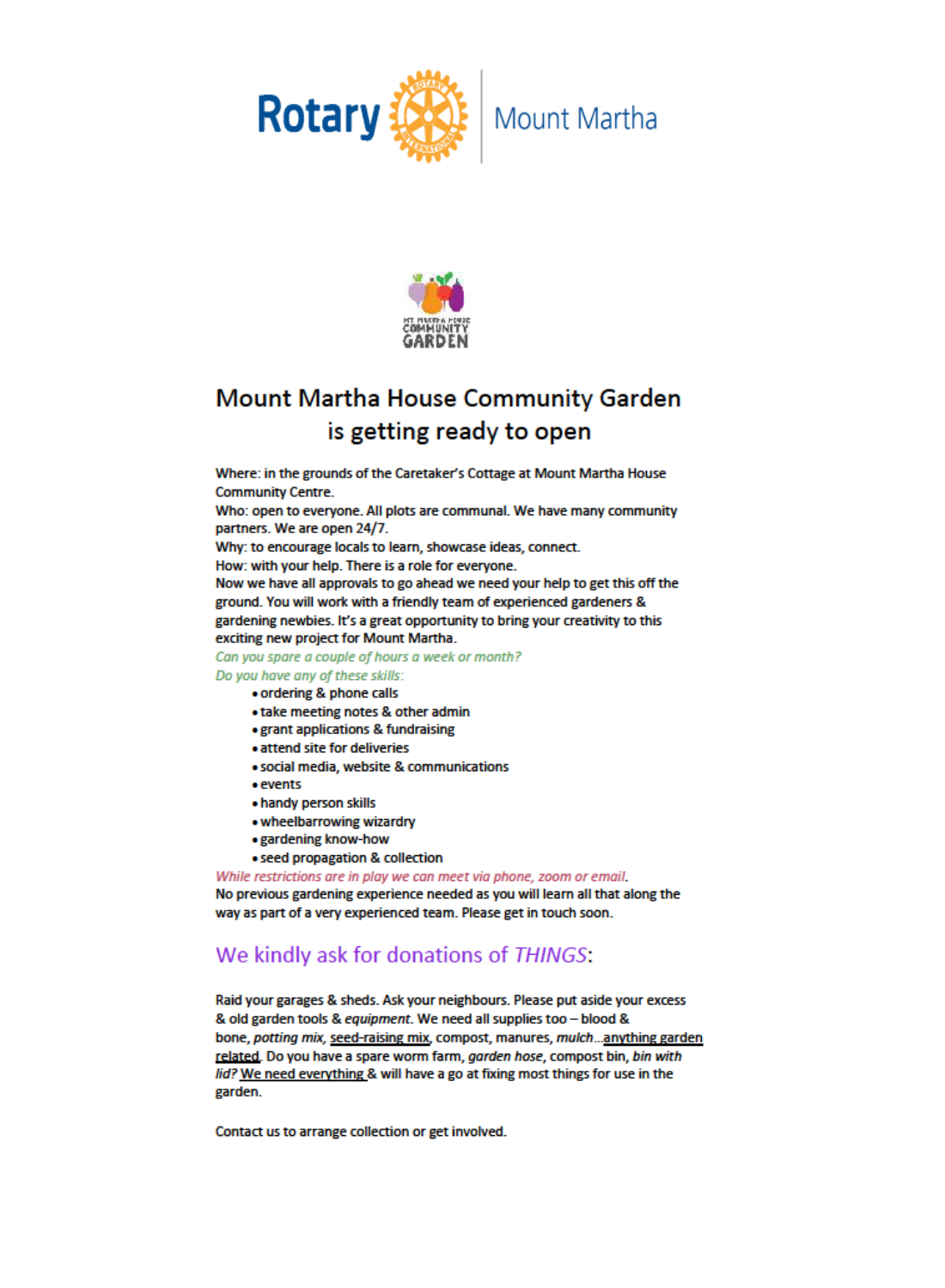

If you're not familiar with the work of Steven Wright, he's the famous Erudite (comic) Scientist who once said, "I woke up one morning, and all of my stuff had been stolen and replaced by exact duplicates".

### His mind sees things differently than most of us do. Here are some of his gems:

- I'd kill for a Nobel Peace Prize.
- Borrow money from pessimists -- they don't expect it back.
- Half the people you know are below average.
- 99% of lawyers give the rest a bad name.
- 82.7% of all statistics are made up on the spot.
- A conscience is what hurts when all your other parts feel so good.
- A clear conscience is usually the sign of a bad memory.
- If you want the rainbow, you got to put up with the rain.
- All those who believe in psycho kinesis, raise my hand.
- The early bird may get the worm, but the second mouse gets the cheese.
- I almost had a psychic girlfriend . . . but she left me before we met.
- OK, so what's the speed of dark?
- How do you tell when you're out of invisible ink?
- If everything seems to be going well, you have obviously overlooked something.
- Depression is merely anger without enthusiasm.
- When everything is coming your way, you're in the wrong lane.
- Ambition is a poor excuse for not having enough sense to be lazy.
- Hard work pays off in the future; laziness pays off now.
- I intend to live forever... So far, so good.
- If Barbie is so popular, why do you have to buy her friends?
- Eagles may soar, but weasels don't get sucked into jet engines.
- What happens if you get scared half to death twice?
- My mechanic told me, "I couldn't repair your brakes, so I made your horn louder."
- Why do psychics have to ask you for your name.
- If at first you don't succeed, destroy all evidence that you tried.
- A conclusion is the place where you got tired of thinking.
- Experience is something you don't get until just after you need it.
- The hardness of the butter is proportional to the softness of the bread.
- To steal ideas from one person is plagiarism; to steal from many is research.
- The problem with the gene pool is that there is no lifeguard.
- The sooner you fall behind, the more time you'll have to catch up.
- The colder the x-ray table, the more of your body is required to be on it.
- Everyone has a photographic memory; some just don't have film.
- If at first you don't succeed, skydiving is not for you.
- If your car could travel at the speed of light, would your headlights work?
- I'd give my right arm to be ambidextrous!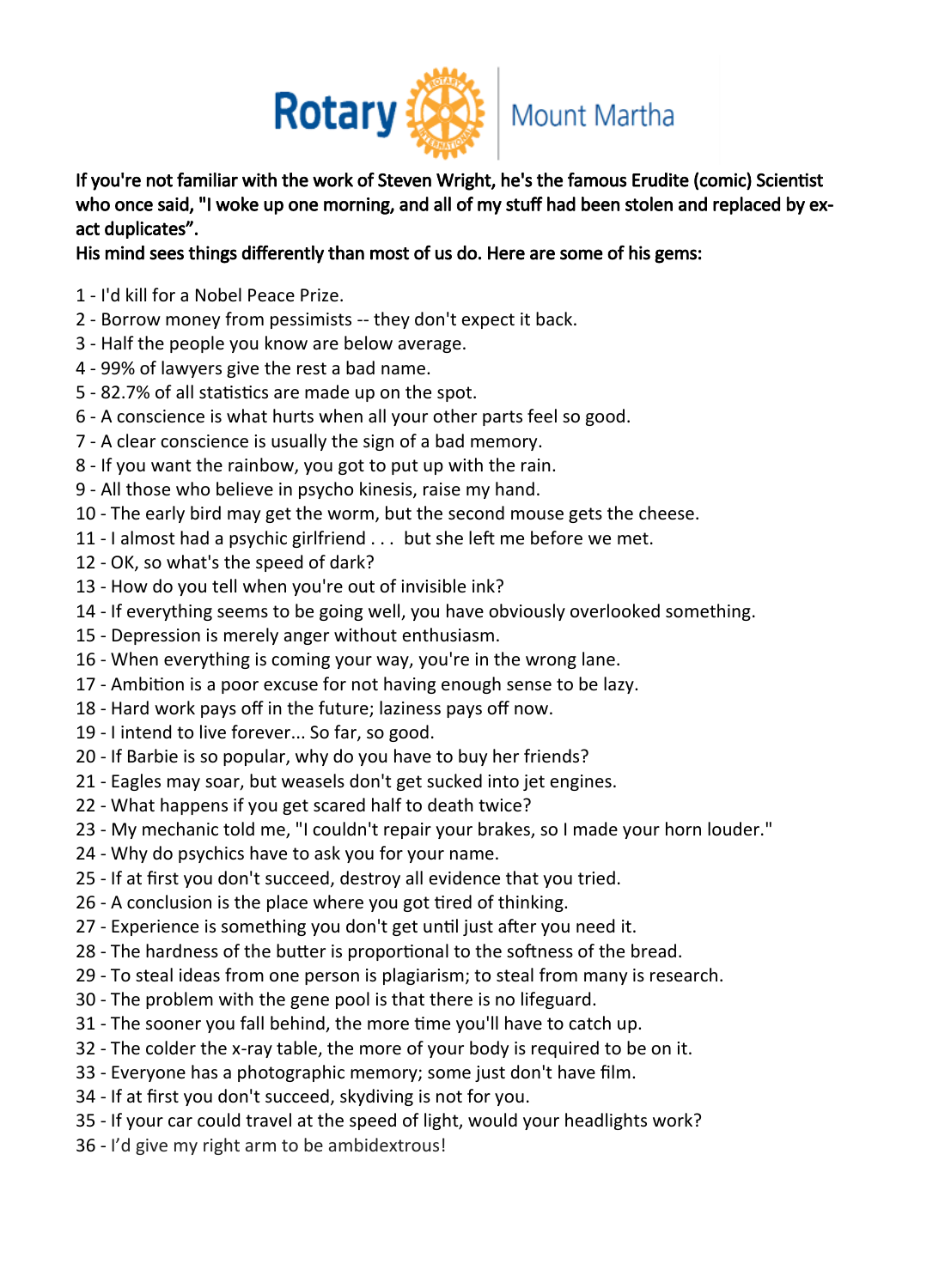

## A message from the Victorian Chief Health Officer regarding reducing your risk of Coronavirus (COVID-19) in the Community



# **Reduce your risk of coronavirus** (COVID-19) in the community

- ► Wash your hands often with soap and running water for at least 20 seconds. Dry with a paper towel or hand dryer.
- Use an alcohol-based hand sanitiser with over 60 per cent alcohol.
- Cover your cough or sneeze with a tissue or use your upper sleeve or elbow.
- Stay at home when you can. Check our website for reasons to leave home.
- Wear a face covering if you have to leave home.
- Don't touch your eyes, nose or mouth or your face covering if you're wearing one.
- Get help if you feel unwell, call your GP or the coronavirus hotline for advice. If you're sick, stay home.
- Get tested if you have symptoms and go straight home afterwards.
- Go to your medical check-ups and see if medicines can be delivered to your home.
- Continue healthy habits exercise, eat a balanced diet, get plenty of sleep and stay connected. quit smoking (Quitline 137 848).
- Remember your mental health and do things you enjoy. Check our website for mental health resources and support.

## **Find out more** www.dhhs.vic.gov.au/coronavirus

For more information, call the

### Coronavirus hotline 1800 675 398 (24 hours) Choose option 0 for translating and interpreting services

# Call Triple Zero (000) for emergencies only

To receive this publication in an accessible format email COVID-19@dhhs.vic.gov.au Authorised and published by the Victorian Government, 1 Treasury Place, Melbourne @ State of Victoria, 2 September 2020 (2001628) v10